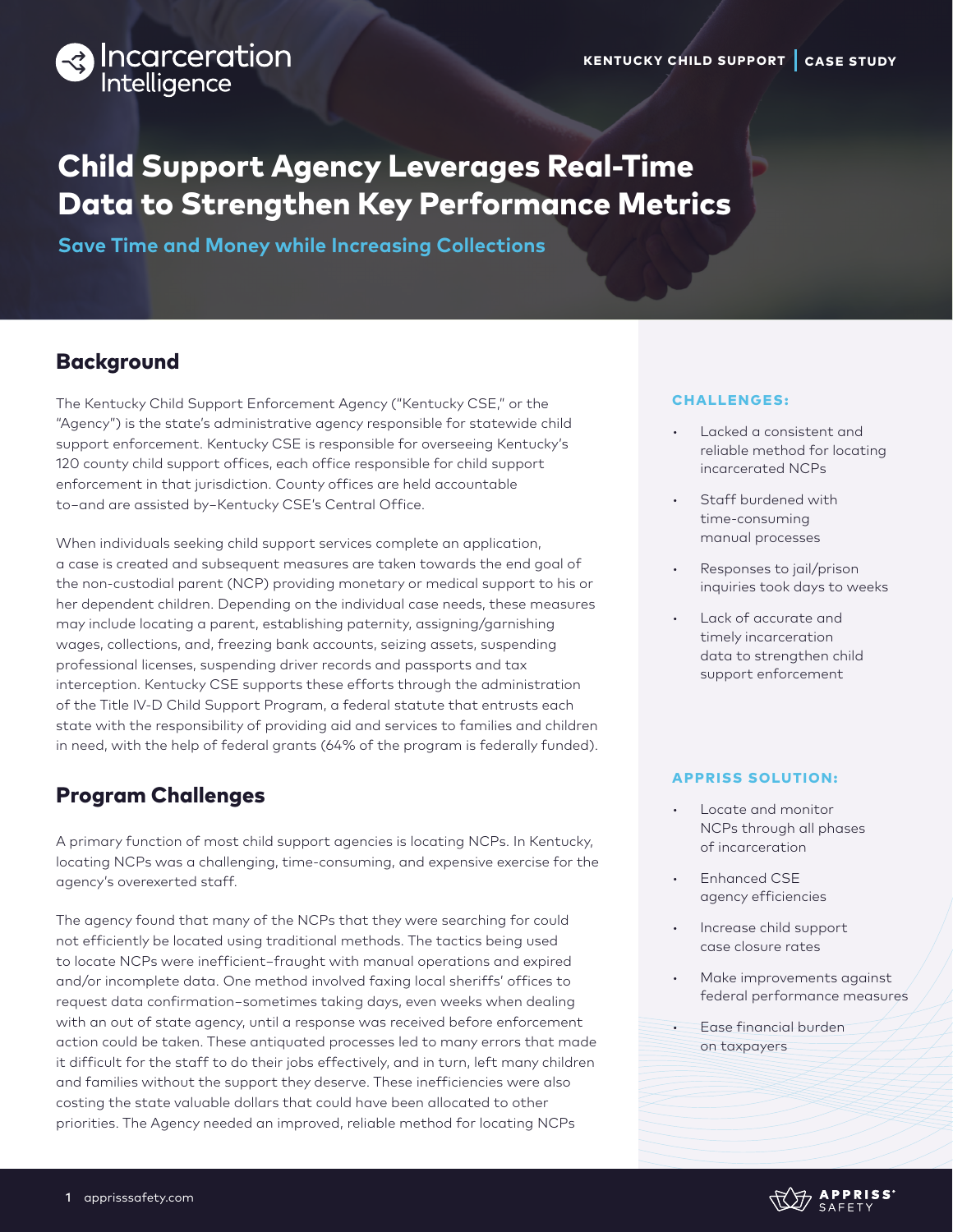that provided comprehensive, accurate, and current data in order to further the agency's child support enforcement goals.

# Selecting Appriss Safety

After a thorough needs assessment and comprehensive market research, Kentucky CSE determined that access to real-time incarceration data would be highly beneficial to locating NCPs. The Agency selected Appriss Safety to implement a highly effective, data-driven solution to address their inefficient search-and-locate practices.

Appriss Safety is a leading data integration company that operates the nation's most comprehensive and current incarceration data network, with direct jail management system interfaces to over 2,000 jails and DOC facilities. Appriss' Incarceration Intelligence solution gives agencies access to accurate, real-time data that allows agencies to quickly search for, locate, and monitor NCPs, with the end goal of increasing child support payments.

# The Solution

Appriss Safety teams partnered with Kentucky CSE to define the criteria and scope of services necessary to effectively locate and monitor NCPs moving in and out of the prison system. Appriss modelled the process, provided training, and recommended best practices for the most effective utilization of the solution. The program launched with approximately 10 Kentucky users within CSE's parent locate section; within one year, the program has expanded to nearly 400 users, with managers in each regional office providing access for their staff.

Appriss Safety serves Kentucky CSE through a direct web service. Through this web service, the Agency has the ability to search for or create "watches" against their NCP population. Data available to the Agency through the web service includes, but is not limited to: last name, first name, middle name, social security number, date of birth, race code, sex, incarceration start date, incarceration end/release date, and facility site. The frequency and accuracy of Appriss' data contributes to a more efficient search-and-locate process, in turn, increasing collections and implementing effective order modifications.

Data elements from Appriss are reported in compliance with state file requirements, transmitting files, testing transmissions, and modifying processes as required to ensure effective transmission of monthly extract data. Appriss provides the agency with a project manager and other professional resources to provide ongoing research support to state employees who use this data to assess plan members for suspension of eligibility.

# Impacting ROI: Incarceration Intelligence Solution

Appriss' Incarceration Intelligence solution has largely decreased the amount of time and resources that Kentucky CSE officials spend locating NCPs who are in various stages of the incarceration lifecycle. According to the Agency, the time spent searching for each individual NCP has gone, generally, from weeks

### **Agencies are able to place "watches" on their beneficiary lists, and receive alerts when a monitored beneficiary is:**



### $66$

The Appriss Safety Incarceration Intelligence solution is the most valuable tool in our child support enforcement arsenal.

**Jacob van der Oort** Kentucky Division of Child Support